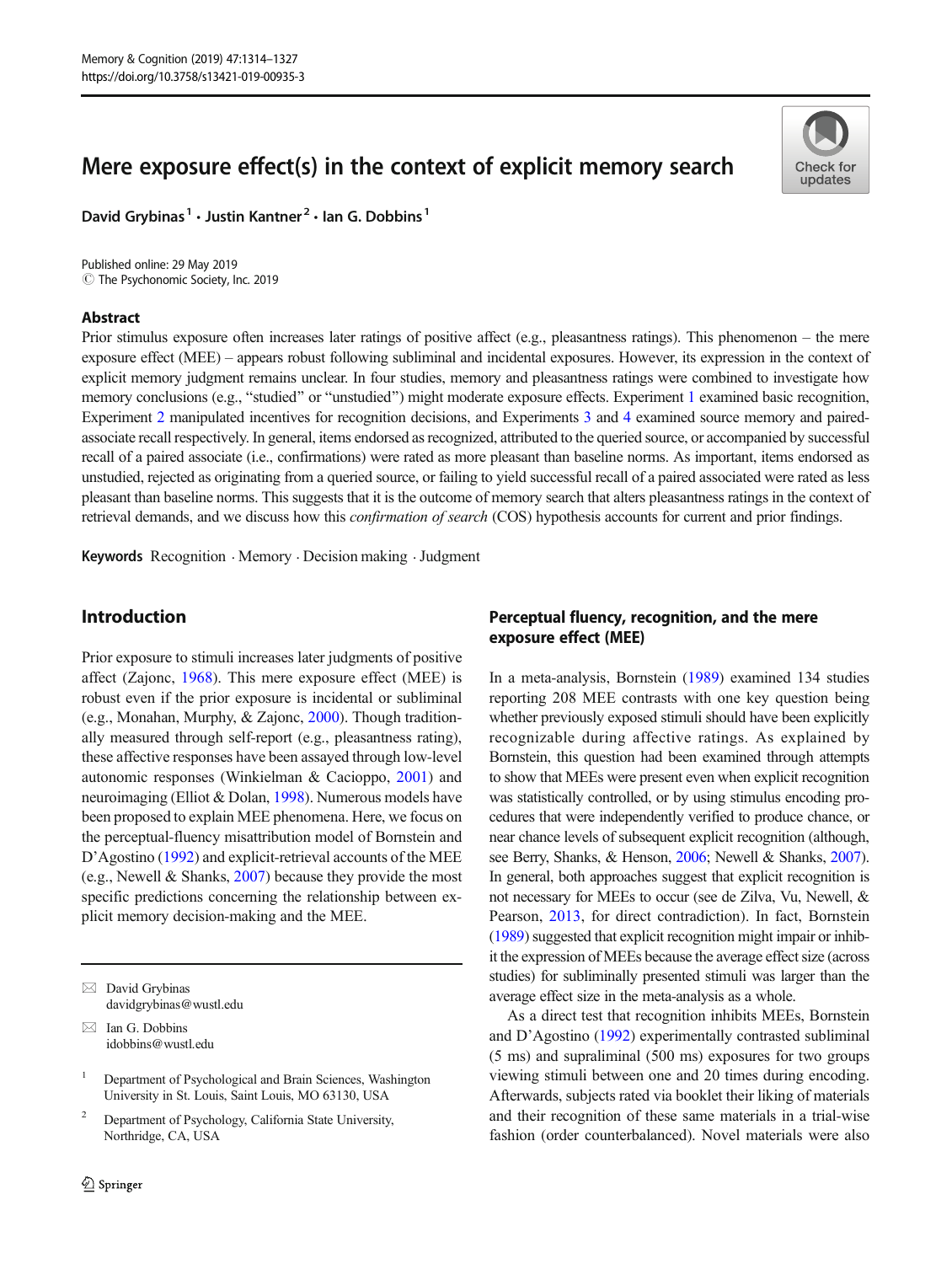<span id="page-1-0"></span>presented in the booklet. The key finding across two studies was that the 5-ms materials showed MEEs with minimum signs of explicit recognition, and that the MEE increased with prior exposure frequency. In contrast, MEEs in the 500-ms materials were absent (Experiment 1) or dampened (Experiment [2](#page-3-0)), although explicit recognition clearly increased with increased prior exposure frequency. This pattern led Bornstein and D'Agastino [\(1992\)](#page-12-0) to advance a perceptualfluency misattribution account (PFM) of the phenomenon based on the memory research of Jacoby and Kelley [\(1987\)](#page-13-0) and Jacoby and Whitehouse [\(1989\)](#page-13-0).

Under this account, MEEs reflect the increased fluency afforded by prior processing of studied materials, which participants misattribute as positive affect. However, if participants detect that materials are being drawn from a prior study phase, then they correctly attribute fluency to prior study, weakening or eliminating the MEE. We refer to this hypothetical shift in the attribution of fluency from liking to prior study as fluency "discounting" to emphasize that under this model, subjects discount the perceived fluency during affective ratings if they believe the materials are drawn from a prior experience (see also Bornstein & D'Agostino, [1994](#page-12-0)). Similar to the PFM model, Winkielman et al. ([2003](#page-13-0)) also emphasize the role of fluency in producing MEEs. Under this hedonic fluency account, however, fluency is thought of as an indicator of cognitive progress, which in turn leads to greater positive affect. Though a viable model of the MEE, this conceptualization makes no theoretical commitment to affective ratings under memory decision-making and thus will not be included in subsequent discussions.

#### Recognition facilitates the MEE

Notwithstanding the aforementioned work indicating recognition dampens MEEs, there are studies in which explicit recognition of previously exposed stimuli appears to increase positive affect towards those stimuli (Anand, Holbrook, & Stephens, [1988](#page-12-0); Berry, Shanks, & Henson, [2006](#page-12-0); Brooks & Watkins, [1989](#page-12-0); de Zilva et al., [2013;](#page-12-0) Fang, Singh, & Ahluwalia, [2007;](#page-13-0) Fox & Burns, [1993](#page-13-0); Lee, [1994](#page-13-0), [2001](#page-13-0); Newell & Shanks, [2007;](#page-13-0) Stafford & Grimes, [2012;](#page-13-0) Sawyer, [1981;](#page-13-0) Wang & Chang, [2004\)](#page-13-0). For example, Newell and Shanks [\(2007](#page-13-0)) only observed MEEs for stimulus-encoding conditions yielding above chance recognition performance when testing subjects on a two-alternative forced choice recognition and pleasantness rating procedure. These data would suggest that MEEs were strictly dependent on the recovery of explicit recognition evidence itself.

#### Aims of the current study

To explore the relationships between explicit memory judgments and putative MEEs, we made the following design choices. First, we collected a normed baseline of the pleasantness ratings of a set of verbal items outside the context of recognition judgments. This allowed us to directly test whether the context of rendering memory decisions itself globally alters affective ratings. Second, we obtained explicit recognition, source memory, and paired associate recall judgments in concert with the pleasantness ratings. This allowed us to consider whether the subjective or objective memory status of the items influenced the affective ratings, and to determine if recognition effects extended to associative retrieval outcomes.

To preview, Experiment 1 demonstrated a pattern that was inconsistent with the PFM account and instead suggested that shifts in the affective ratings of recognition probes might reflect an increased motivation to respond "old" versus "new" during recognition. Moreover, these data, for the first time, demonstrated that items judged "new" were rated as significantly less pleasant than during pleasantness norming, indicating the "new" conclusion led to kind of devaluation. Experiment [2](#page-3-0) tested the motivation hypothesis using incentives but failed to support it, while replicating the basic pattern of Experiment 1. In Experiments [3](#page-6-0) (source memory) and 4 (paired associate cued-recall), we tested an alternate "confirmation of search" (COS) hypothesis that predicts that confirming an initiated memory search yields a positive affective response while failing to confirm it yields a negative affective response. The results supported this new hypothesis and for the first time demonstrated that source memory and cued-recall outcomes also affect the rated pleasantness of memoranda.

# Experiment 1: Single-item recognition memory and the MEE

The purpose of Experiment 1 was to establish the basic relationship between recognition memory outcomes, MEEs, and the normative pleasantness of the materials. Since the materials were normed for pleasantness outside of recognition procedures, we were able to directly test whether memory decision outcomes yielded reliable increases or decreases with respect to baseline.

# Method

Participants Twenty-six Washington University in St. Louis undergraduates participated in exchange for course credit. Two students were discarded from analysis due to software failure. Informed consent was obtained in compliance with the Institutional Review Board of Washington University in St. Louis. Testing occurred in groups of one to four people using computer carousels.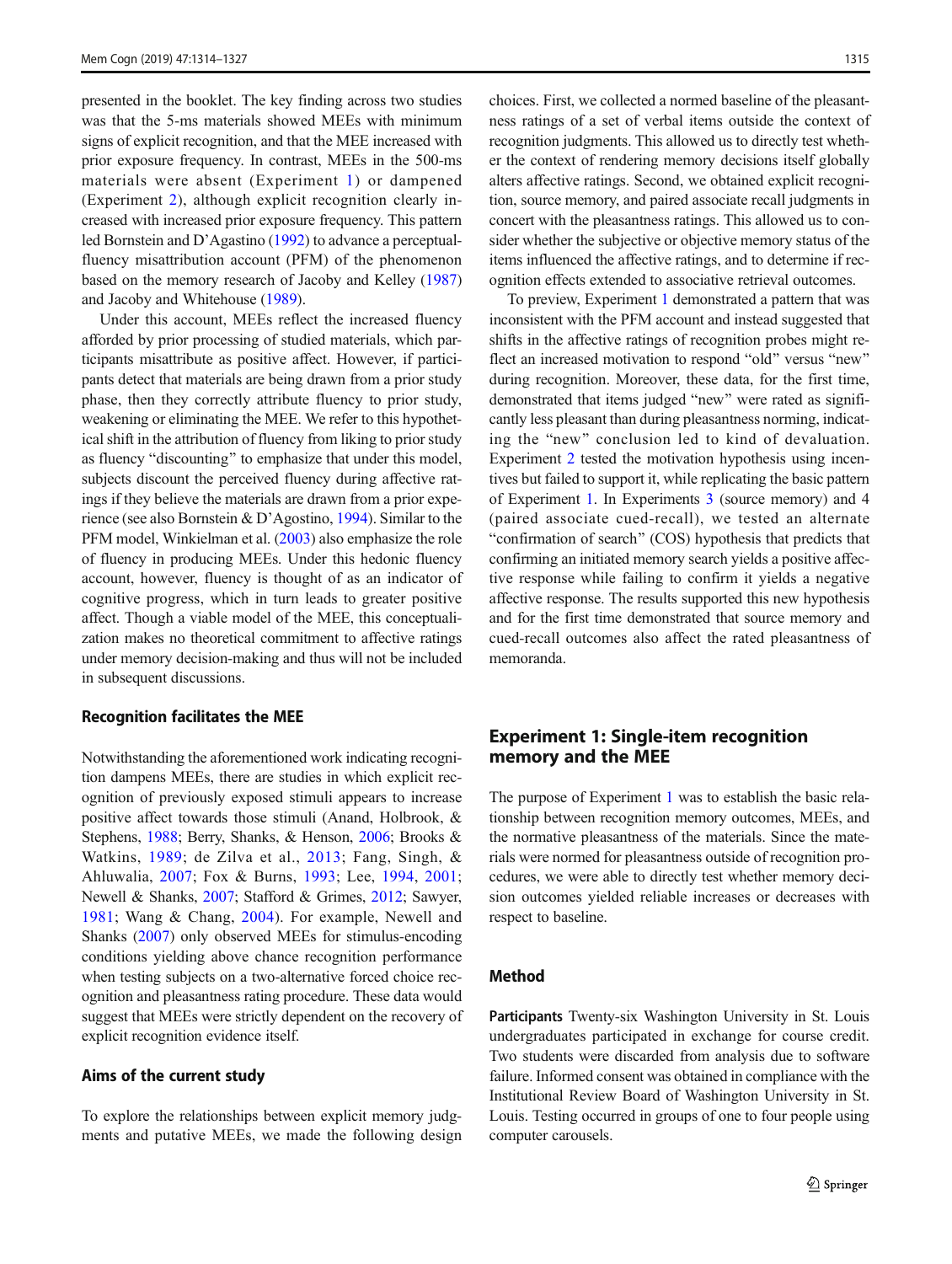<span id="page-2-0"></span>Materials Stimuli were randomly selected from a pool of 1,216 common nouns (e.g., fox) drawn from the MRC Psycholinguistic Database (Wilson, [1988](#page-13-0)) with an average of 7.09 letters, 2.34 syllables, and Kučera-Francis frequency of 8.85. All words were presented serially via Cambria 18-pt font on an all white background administered via computers running E-Prime Software. For each participant, a subset of 150 words was randomly selected for normative rating. This subset was held out during the experiment proper, leaving 1,066 words from which to sample for the subsequent studytest cycles.

Design and procedure Subjects began by rating 150 randomly selected words for pleasantness. These were different words than those used for the subsequent recognition/MEE experiment, allowing us to establish the baseline rated pleasantness for each word outside the context of a recognition demand. For all four subsequent study-test cycles, subjects studied 60 words and were tested on 120, yielding 480 tested stimuli. During each test, old and new items were randomly intermixed and subjects classified the recognition status of the probe and then rated its pleasantness, or visa versa. The order of these ratings was counterbalanced within subjects such that the first two test blocks used one order and the final two test blocks used the other order.

For the initial norming phase, participants rated serially presented words for pleasantness via a six-point scale  $(1 =$ very unpleasant,  $2 =$  unpleasant,  $3 =$  mildly unpleasant,  $4 =$ mildly pleasant,  $5 =$  pleasant,  $6 =$  very pleasant) in a self-paced manner. After completion, the recognition phase began. Subjects were informed that the upcoming words would be tested for memory. For the study phases, participants reported the number of syllables for each study item using a (1, 2, 3, 4+ ) prompt. Syllable counting was chosen to promote an intermediate level of subsequent recognition performance. Following study, subjects were informed their memory would be tested for randomly intermixed studied and non-studied words, during which they should press the 'A' key if they believed the item was "studied" and the 'L' key if they believed it "non-studied." They were also informed that either immediately following or preceding each recognition judgment, a "pleasantness?" prompt would appear and they should rate the word on a visible six-point scale (same used above). Key assignments were chosen so that there was no natural mapping between the classification and the pleasantness keys. Recognition and pleasantness judgments were self-paced.

# Results

Basic recognition performance Because neither hit rates (.63 vs.  $.63$ ;  $t(25) = .02$ ,  $p = .987$ ) nor false-alarm rates ( $.13$  vs.  $.15$ ;  $t(25) = .67$ ,  $p = .269$ ) were affected by the order of judgments (recognition judgment then pleasantness rating or the reverse),

we collapsed across this factor. Overall, subjects correctly responded on 74% of the recognition trials demonstrating moderate accuracy. They were conservatively biased, responding "old" for only 39% of the trials.

Pleasantness by recognition outcomes Turning to the effects of the recognition outcomes on pleasantness ratings, we initially conducted a three-way repeated-measures ANOVA with factors of Order (recognition judgment then pleasantness rating or the reverse), Response ("old" or "new") and Accuracy (correct or incorrect). However, because Order did not interact with the other variables ( $p's > .225$ ) and was not significant in its own right ( $p = .976$ ), we collapsed across this factor, leaving a two-way repeated-measures ANOVA on Response and Accuracy. The model yielded a main effect of Response  $(F(1,25) = 34.78, \eta_p^2 = .58, p < .001)$  with "old" recognition judgments accompanied by higher pleasantness ratings than "new" judgments. However, the main effect of Accuracy was not reliable (F(1,25) = 2.01,  $\eta_p^2$  = .07, p = .168), nor was the interaction between Response and Accuracy  $(F < 1)$ . Figure 1 plots the mean pleasantness ratings associated with the four possible recognition outcomes driving the ANOVA findings.

Figure 1 not only illustrates the robust effect of recognition response on the pleasantness ratings, it also suggest that these effects are symmetric about the normative pleasantness rating outside of the context of recognition, indicated by the solid line. We tested this via one-sample t-tests, comparing each response outcome to the baseline pleasantness rating of 3.52 during the norming ratings. For "old" judgments, hits were associated with higher pleasantness ratings than baseline  $(M =$ 3.67,  $t(25)= 2.28$ ,  $p = .015$ ), whereas false alarms trended in that direction ( $M = 3.63$ , t(25) = 1.67, p = .108). In the case of "new" recognition judgments, correct rejections and misses accompanied reliably lower pleasantness ratings than the baseline norm (M = 3.40, t(25) = -2.31, p = .030 and M = 3.35,  $t(25) = -2.63$ ,  $p = .015$ , respectively).



Fig. 1 Modified boxplot showing the relationship between recognition outcomes and mean pleasantness ratings of the materials. Thick lines indicate means. Box is  $\pm 1$  SEM whereas Box + Whisker is 2 SEMs. The horizontal line reflects the mean pleasantness rating observed during baseline norming of the materials (3.52)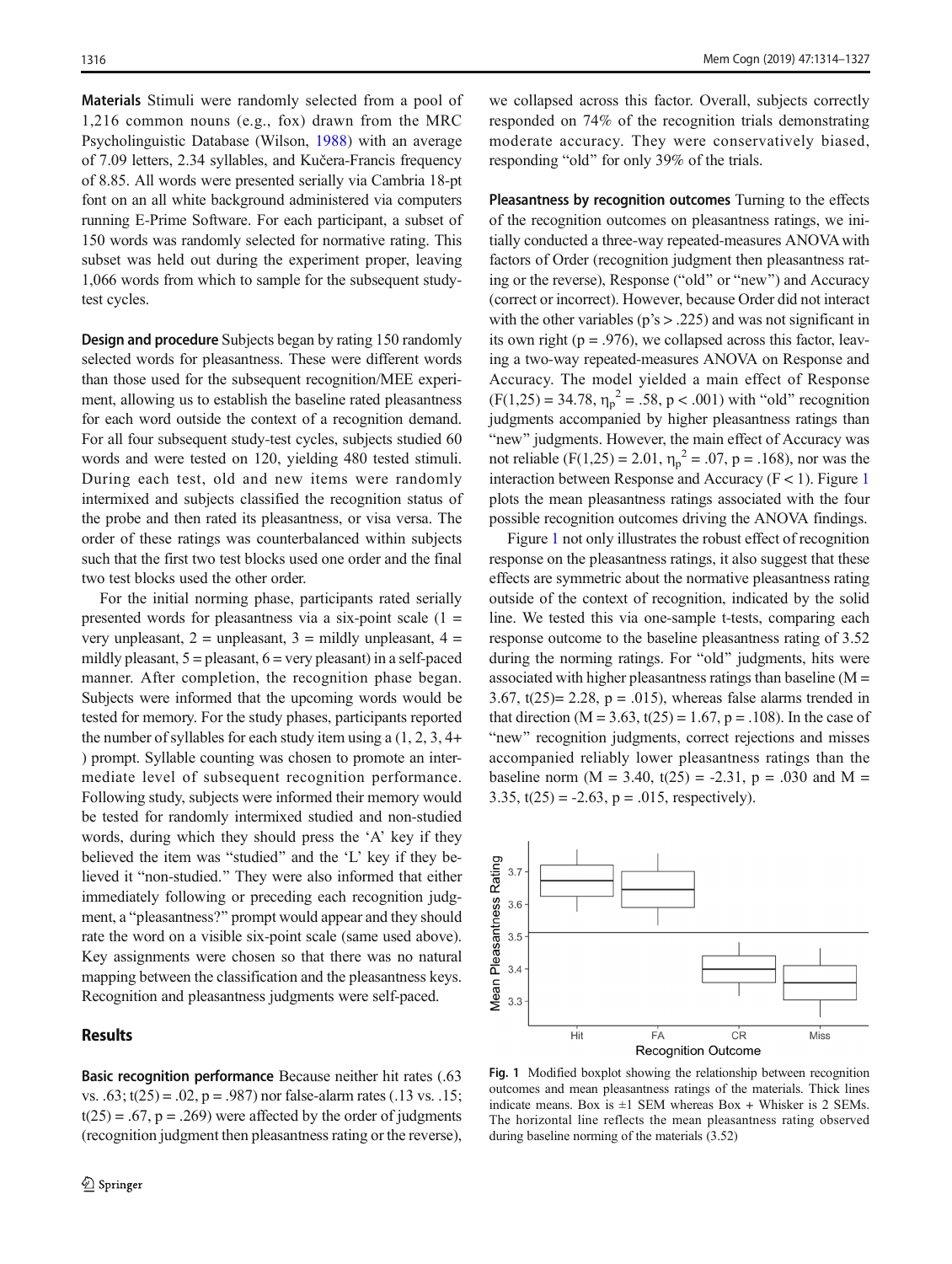#### <span id="page-3-0"></span>**Discussion**

Participants rated items judged "old" as more pleasant than those judged "new," regardless of the accuracy of these reports – replicating some prior findings (e.g., Lee, [2001;](#page-13-0) Wang & Chang, [2004\)](#page-13-0). Moreover, "new" judgments yielded reliably lower pleasantness ratings than baseline norms. This appears to be the first documentation of this phenomenon, whereby the conclusion that an item is "new" actually lowers its perceived pleasantness relative to a baseline norming condition. Because both normed items and correctly rejected items are new to the experiment context, it must be that the act of concluding an item is "new" somehow lowers its perceived pleasantness.

Overall, these findings pose problems both for the PFM account and the explicit recognition account of MEEs. Beginning with the former, MEEs result from processing fluency, unless it is discounted during affective ratings because the subject believes the item was previously encountered. From this perspective, one would expect the fluency of hits to be heavily discounted whereas misses would presumably be processed fairly fluently but not discounted because the subject believes them to be new. Yet, as Fig. [1](#page-2-0) shows, hits and misses fall at the extremes with respect to rated pleasantness, yielding a highly reliable difference in ratings  $(t(25) =$ 5.51,  $p < .001$ ) with a large effect size (Cohen's  $d = 1.08$ ). This is not only in the reversed direction from that predicted under the PFM model; that model offers no mechanism to explain why items correctly judged as "new" yield pleasantness ratings below the normative baseline, since their processing fluency would be equivalent to baseline materials.

Aside from the PFM model, the newly observed pattern for correct rejections and misses is also not anticipated by an explicit recognition account (e.g., Newell & Shanks, [2007\)](#page-13-0), although that model is consistent with the elevated pleasantness for hits and false alarms. Thus, overall, the negative affective response for items judged "new" calls for an explanation outside of the PFM and direct memory frameworks, and an ideal explanation would cover both the positive and negative affective responses documented here. The first possibility we consider is that the effects reflect the same motivational phenomenon. Under this motivated recognition account, we assume that observers view the goal of recognition tests as the identification or discovery of studied items and that goalconsistent responses yield positive affect and goalinconsistent responses yield negative affect.

# Experiment 2: Recognition memory, motivation, and the MEE

Here we manipulate motivational incentives for "studied" and "unstudied" conclusions using a design adapted from Han et al. ([2010\)](#page-13-0). That study was motivated by a meta-analysis showing greater caudate activation for hits than CRs (Spaniol et al., [2009\)](#page-13-0), even though caudate was historically linked with goal dependent actions, not explicit memory outcomes (Delgado, Locke, Stenger, & Fiez, [2003](#page-13-0)). Han et al. [\(2010\)](#page-13-0), however, were able to amplify or reverse the caudate activation pattern depending upon whether "old" or "new" conclusions were incentivized and this led to the conclusion that caudate activation was signaling the goal status of recognition decisions, not the recovery of episodic information per se. We adapted a similar procedure to determine if the pattern in Fig. [1](#page-2-0) could be reversed or mitigated by incentivizing either "old" or "new" recognition judgments using a point reward system.

## Method

Participants One hundred and fifty-four Washington University in St. Louis undergraduates participated in exchange for course credit. We increased the sample size in this study to further rule out possible effects of order of judgment. Fifty-one participants were randomly assigned to the "new"incentive condition, 52 randomly assigned to the "old"-incentive group, and 51 randomly assigned to the control group. Seven participants were discarded because of incomplete data linked to early termination of the program. Informed consent was obtained in compliance with the Institutional Review Board of Washington University in St. Louis. Testing occurred in groups of one to four people using individual computer carousels.

Materials Stimuli were the same as Experiment [1](#page-1-0).

Design and procedure As in Experiment [1](#page-1-0), a norming, pleasantness-ratings phase (identical to Experiment [1\)](#page-1-0) was followed by the recognition experiment proper. There were three separate incentive groups. The "new"-incentive group received the following instructions:

"We are interested in the accuracy of your 'non-studied' responses. For each correct 'non-studied' response given you will potentially earn 10 points and for each incorrect 'non-studied' response given you will potentially lose 10 points. Points will not be affected by any 'studied' responses given and will be calculated at the end for a candy prize."

Participants in the "old"-incentive group received mirror instructions. Subjects were given a performance summary after each test (e.g., "your score for 'non-studied' stimuli is  $X$ "). Although the point system accurately tracked participants' performance throughout all test blocks, following debriefing, participants were all awarded with five pieces of candy. No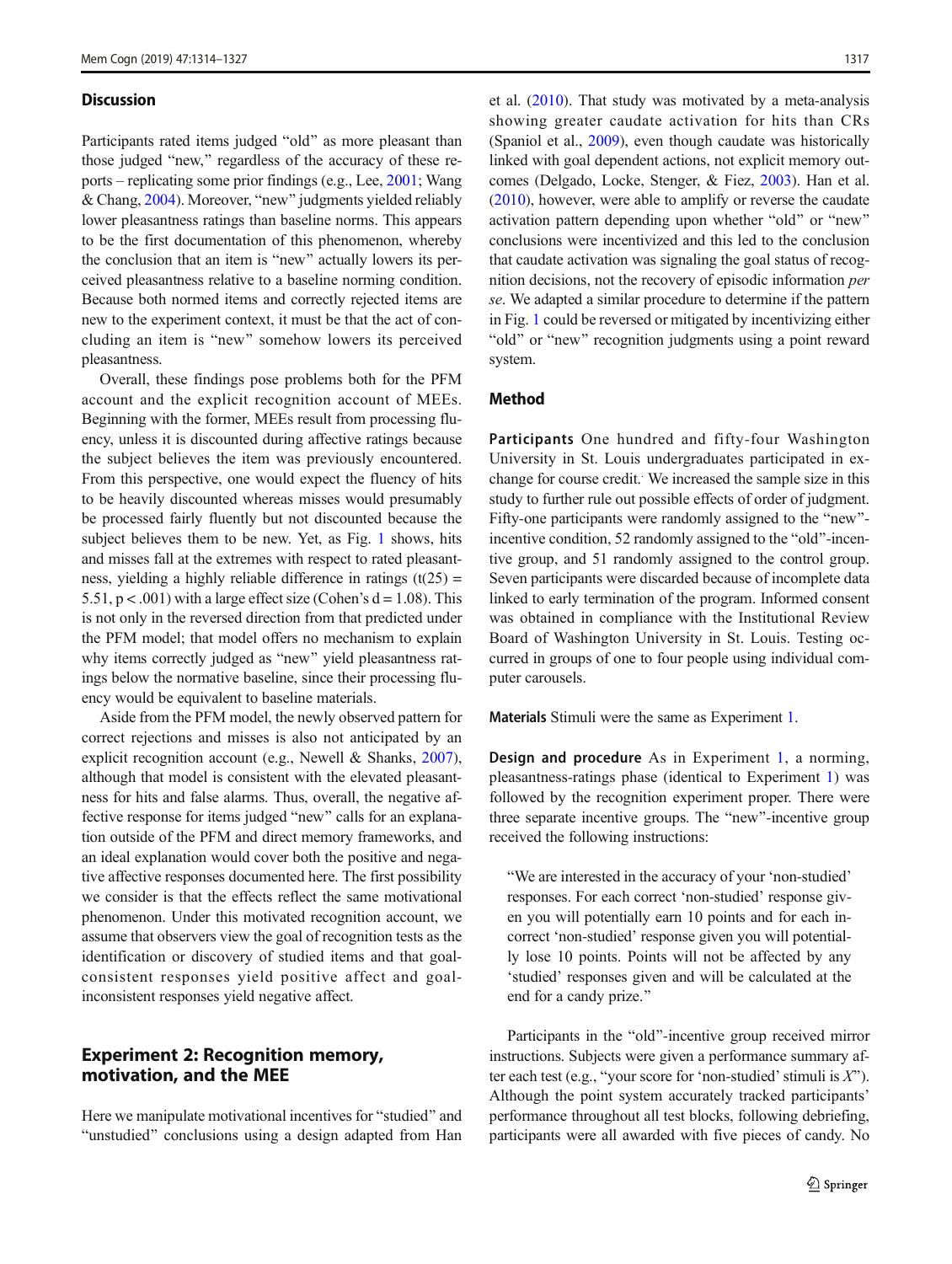mention of incentives or points was made to control subjects, whom simply received a candy bonus at the end of participation.

#### **Results**

**Basic recognition data** Neither the hit  $(t(152) = .97, p = .333)$ , nor false-alarm rate  $(t(152) = .08, p = .937)$  was affected by the order of recognition and pleasantness rating and so we collapse across this factor in all subsequent analyses.

To test whether incentives affected recognition judgments, an Incentive Group ("old"-incentive, "new"-incentive, control) X Response (hit or false-alarm rate) mixed ANOVA was conducted on the proportion of "old" responses (Table 1). A change in accuracy would be suggested by an interaction between Incentive Group and Response (i.e., divergence or convergence of hit and false-alarm rates across groups), whereas a change in bias by a main effect of Incentive Group (a greater or lesser tendency to respond "old"). Unsurprisingly, the results revealed a large main effect of Response (F(1,151) = 1759.63,  $\eta_p^2$  = .92, p < .001) with hit rates far exceeding false-alarm rates. However, neither the main effect of Group (F(1,151) = 2.85,  $\eta_p^2 = .03$ , p = .061) nor the interaction of Group and Response  $(F < 1)$  were reliable.

Pleasantness rating by recognition outcome The potential effect of incentives on pleasantness ratings was examined using and Incentive Group by Response ("old" vs. "new") by Accuracy (correct vs. incorrect) mixed design 3-way ANOVA. There was a main effect of Response  $(F(1,151)) =$ 67.78,  $\eta_p^2 = .31$ , p < .001) and Accuracy (F(1,151)=18.37,  $\eta_p^2$  $=$  .11,  $p < .001$ ). The former occurred because, as in Experiment [1,](#page-1-0) items garnering "old" responses were rated as more pleasant than those garnering "new" responses. The latter occurred because accurate recognition judgments were

Table 1 Means and standard deviations for proportion "old" response outcome as a function of a  $3(Group) \times 2(Response Outcome)$  design in Experiment [2](#page-3-0)

| Group     | <b>Response Outcome</b> |      |      |      |  |  |
|-----------|-------------------------|------|------|------|--|--|
|           | FA                      |      | Hit  |      |  |  |
|           | M                       | SD   | М    | SD   |  |  |
| <b>OI</b> | 0.18                    | 0.11 | 0.68 | 0.14 |  |  |
| NI        | 0.14                    | 0.09 | 0.63 | 0.17 |  |  |
| X         | 0.15                    | 0.08 | 0.63 | 0.13 |  |  |

Note. M and SD represent mean and standard deviation, respectively. Group nomenclature:  $NI = "new"$  incentivized,  $OI = "old"$  incentivized,  $X =$ control (no incentive)

accompanied by higher pleasantness ratings than inaccurate recognition judgments. Had the incentive manipulation moderated the relationship between recognition responses and pleasantness ratings, we would have observed an interaction between Incentive Group and Response, but there was no evidence for such an effect  $(F(2,151) = 1.50, \eta_p^2 = .02, p =$ .226). However, to further confirm that the incentives did not moderate the response-linked pleasantness effects, we removed the control group, thus directly comparing the new and old incentive groups across "old" and "new" responses. This again failed to achieve significance (F(1,101) = 1.88,  $\eta_p^2$  $= .02$ ,  $p = .173$ ). Thus, there is no evidence that differentially incentivizing old versus new responses reliably moderates the response-linked MEEs.

Turning to the main effects, both are clear in Fig. [2](#page-5-0), which breaks the data down into hits, false alarms, misses, and correct rejections collapsed across Incentive groups. Although we didn't find a main effect of accuracy in Experiment [1,](#page-1-0) it nonetheless demonstrated the same numerical trend as here, with accurate reports accompanied by higher pleasantness ratings than errors (see Fig. [1\)](#page-2-0), suggesting that the failure to find a reliable accuracy effect in Experiment [1](#page-1-0) was due to the smaller sample size.

Next, we compared pleasantness ratings for each of the collapsed recognition outcomes to the baseline pleasantness rating of 3.52. Hits yielded higher pleasantness ratings than baseline (M = 3.64, t(153) = 3.63, p < 0.001), whereas correct rejections (M = 3.43, t(153) = -4.41,  $p < .001$ ) and misses (M  $= 3.40$ , t(153) = -5.38, p < .001) yielded reliably lower pleasantness ratings than baseline. Although numerically higher, the rated pleasantness of items garnering false alarms did not reliably differ from baseline (M =  $3.57$ , t(153) = .58, p = .564).

#### **Discussion**

Experiment [2](#page-3-0) tested whether the recognition-linked MEE pattern of Experiment [1](#page-1-0) could be explained solely in terms of a differential motivation to respond "old" versus "new" during recognition testing. If so, then a direct motivation manipulation should have also reversed, or at least reliably altered, the association between MEE ratings and recognition conclusions. It did not, since there was no reliable interaction between Response and Incentive Group and "old" conclusions continued to yield higher pleasantness ratings than "new" conclusions, regardless of the incentives in place. Indeed, even when we examined the "new"-incentive group in isolation, a simple comparison demonstrated that "old" reports were accompanied by higher pleasantness ratings than "new" reports  $(t(50) = 3.10, p = .003)$ , despite the fact that the rendering of new judgments was selectively incentivized in this condition.

Additionally, a new phenomenon was identified in the overall analysis (collapsed across groups), suggesting that correct responses also yielded slightly higher pleasantness ratings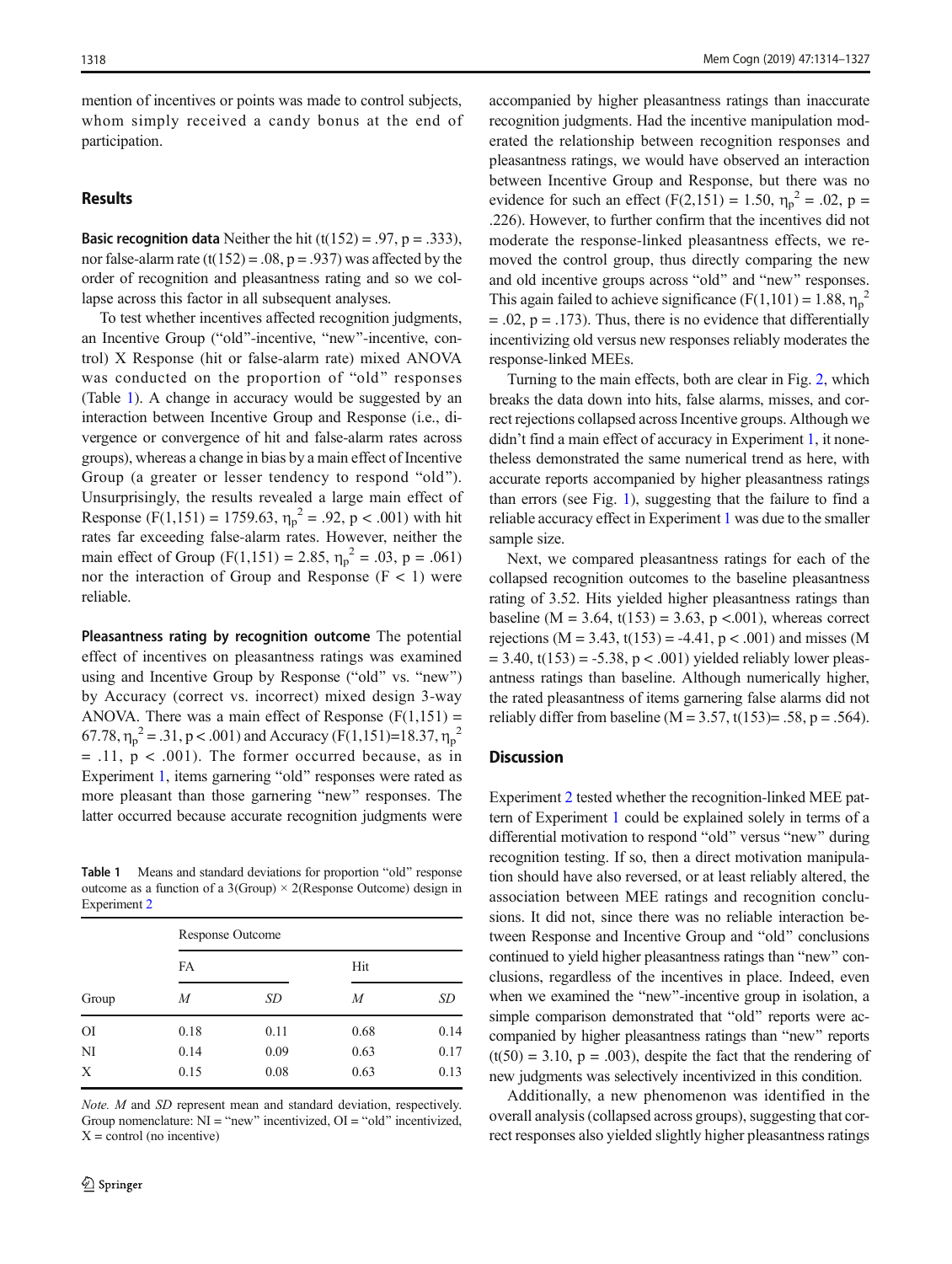<span id="page-5-0"></span>

Fig. 2 Modified boxplot showing the relationship between recognition outcomes and mean pleasantness ratings of the materials (collapsed across Incentive group). Thick lines indicate means. Box is  $\pm 1$  SEM whereas Box + Whisker is 2 SEMs. The horizontal line reflects the mean pleasantness rating observed during baseline norming of the materials (3.52)

of the materials than incorrect responses (Fig. 2). Though this effect was not reliable in Experiment [1,](#page-1-0) examination of Fig. [1](#page-2-0) shows that hits yielded ratings numerically more pleasant than false alarms and that correct rejections yielded ratings as numerically more pleasant than misses. Thus, the data tentatively suggest accurate judgments engender higher pleasantness ratings than inaccurate judgments.

The failure to find a motivation effect on pleasantness ratings is a null finding and so the possibility exists that the point manipulation may have not been salient enough. However, research from our lab (in progress) using a similar point payout procedure elicits marked differences in the dilation of the pupil during recognition decisions as a function of whether "old" or "new" responses are incentivized. As with the current data, neither recognition accuracy nor bias were affected, which is consistent with the fact that the point payout is neutral. Given the link between pupil dilation, arousal and attentional orienting, these data suggest that simple point payouts influence motivation-linked physiological processes. Moreover, point payouts that use unbalanced payouts appear to easily shift recognition decision biases (e.g., Curran, DeBuse, & Leynes, [2007](#page-12-0)) and so we feel it is unlikely that subjects are simply ignoring the contingencies. Nonetheless, below we provide an alternative model that, if supported, would render the motivational account unnecessary because it would accommodate the current findings (including Experiment [1\)](#page-1-0) and the data of two following experiments.

Before turning to this new model we briefly explain why the order of pleasantness and memory decisions does not seem to matter for the affective responses. Similar to Experiment [1,](#page-1-0) the order of which memory and affective judgments were queried did not affect the pattern of ratings found; this same order insensitivity was documented by Newell and Shanks [\(2007\)](#page-13-0). Inspection of reaction times from both Experiment [1](#page-1-0) and Experiment [2](#page-3-0) suggests that the order insensitivity reflects the fact that the latter decision is initiated prior to the execution of the prior decision. For example, in Experiment [2](#page-3-0) when memory decisions followed pleasantness ratings, they were remarkably faster (mean median 548 ms) than when they preceded the pleasantness ratings (mean median 1470 ms) (t(152)  $= 19.5$ ,  $p < .001$ ). Conversely, when pleasantness ratings followed the recognition decisions, they were reliably faster (mean median = 780 ms) than when they preceded them (mean median = 1946 ms) (t(152) = 17.40,  $p < .001$ ). Thus, it appears the decisions are never reached in isolation, with the second judgment initiated well before the first has completed. Experiment [1](#page-1-0) produced the same reaction time order effects for recognition  $(t(50) = 9.86, p < .001)$  and pleasantness judgments (t(50) = 8.79, p <.001). This suggests that when subjects know they must make both decisions for the same probe, the decisions are rendered at least in part coincidently. Given this, and the absence of order effects on recognition or pleasantness conclusions, we used a single ordering of decisions for Experiments [3](#page-6-0) and [4](#page-9-0), collecting the pleasantness responses first.

# The confirmation of search model

In Experiment [3,](#page-6-0) we test the hypothesis that the pattern of pleasantness findings in Experiments [1](#page-1-0) and [2](#page-3-0) reflect a confirmatory bias in memory search operations. Under this account, subjects use a directed memory search in an attempt to confirm a candidate model of a prior experience. Indeed, most accounts of explicit memory retrieval assume that memory evidence is evaluated in light of a rough template or model of the candidate prior experience (e.g., Johnson, Hashtroudi, & Lindsay, [1993;](#page-13-0) Polyn, Natu, Cohen, & Norman, [2005](#page-13-0)). Somewhat analogously, the finding that memory retrieval appears content addressable supports the idea that observers use a coarse retrieval description when querying memory (Norman & Bobrow, [1979](#page-13-0)). This raises the possibility that confirmatory bias in the search of memory colors the affective response to materials depending upon the search outcome, given subjects preference for confirmation (Nickerson, [1998](#page-13-0)).

More specifically, recovering memory evidence consistent with a retrieval description (a search success or confirmation) may yield a positive emotional response whereas failing to retrieve evidence consistent with that description may yield a negative emotional response (a search failure or disconfirmation/negation). Moreover, the effort expended during the search may also mediate the emotional response, with greater search effort yielding more negative affect. Thus, under this confirmation of search (COS) hypothesis, recognition judgments are viewed as search or monitoring operations in which an observer seeks memory evidence capable of confirming a candidate hypothesis that the item originates from a particular context. Successfully recovering sufficient evidence yields a slight positive emotional response, but failing to do so yields a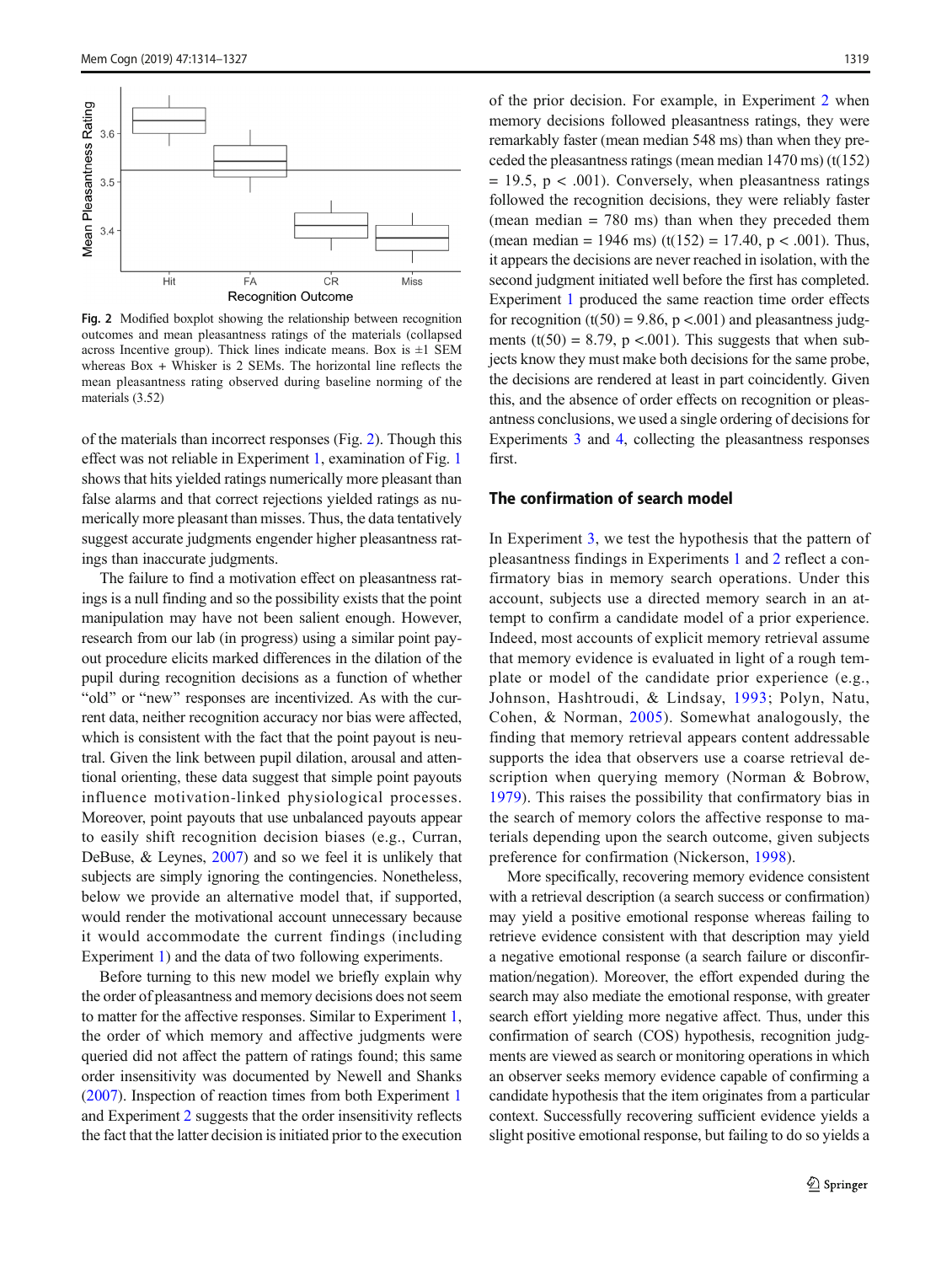<span id="page-6-0"></span>slight negative response. Moreover, the effort expended in evaluation or monitoring may also moderate an emotional response, leading to more negative (or less positive) responses during errors than correct judgments. This would merely reflect that errors require more deliberation or effort than correct judgments. Critically, as with the PFM model, this confirmation of search account is still a misattribution model because under the model the observer is conflating emotional responses following search outcomes with an emotional response to the stimulus itself. In Experiment 3, we test the COS model by actively manipulating the memory characteristics that serve as confirmations during source memory.

# Experiment 3: Source memory and the MEE

During source memory paradigms observers study materials in two differing contexts and are later asked to discriminate these materials (and perhaps novel items) by correctly indicating their origin. Under the PFM model, items from the two sources should share similar fluency levels, which means that affective ratings for the two sources should be similar as a whole.

In contrast to the PFM explanation, the COS model assumes that the association between memory judgments and the rated pleasantness of materials reflects the outcome of confirmatory memory searches, with confirmed searches yielding higher pleasantness ratings than disconfirmed searches. This can be easily tested in the context of a source memory experiment by altering the framing of the source memory question. For example, Dobbins and McCarthy [\(2008\)](#page-13-0) demonstrated that the confirmatory framing of source memory queries ('Source A?' vs. 'Source B'?) could reveal recognition based confirmatory biases when the probes originating from these two sources were differentially familiar.

In the current study, we use this source cue framing manipulation ('Source A?' vs. 'Source B'?) to test the COS model. For items studied under the two sources, the prediction is that when subjects are asked if items originate from a particular source (Source A?) they will provide higher pleasantness ratings when responding positively than negatively to the source memory query for studied items. Conversely, when asked if items originate from Source B they will provide higher pleasantness ratings when responding positively than negatively. If so, then even though the items from these two sources are matched in terms of fluency, their perceived pleasantness would be altered by the outcome of the initial confirmatory memory search. This is the first time that source memory outcomes have been investigated with respect to MEEs and the first time that confirmatory status of source memory judgments has been predicted to alter affective responses to materials.

#### Method

Participants Thirty-four Washington University in St. Louis undergraduates participated in exchange for course credit. Informed consent was obtained in compliance with the Institutional Review Board of Washington University in St. Louis. Testing occurred in groups of one to four people in the same lab context as Experiments [1](#page-1-0) and [2.](#page-3-0)

Materials Stimuli were the same as Experiments [1](#page-1-0) and [2.](#page-3-0) However, words were presented via computers running PsychoPy software (Peirce, [2007\)](#page-13-0).

Design and procedure Identical to Experiments [1](#page-1-0) and [2](#page-3-0) there was a norming phase (150 items) followed by a memory experiment. Both study-test cycles of the memory experiment consisted of 100 to-be-encoded source words divided evenly into two encoding sources (abstract/concrete judgments or pronounceability judgments). During subsequent testing these were combined with 50 novel items and source memory was tested (150 words per test). For each test, source memory was queried in one of two manners (i.e., "Pronounceability task?" or "Concrete/Abstract task?"). The order of the query across the tests was counterbalanced. During each of the two study phases half the words were classified as either abstract or concrete, or easy or difficult to pronounce, in a randomized manner. During subsequent source memory testing, the pleasantness of each memory probe was rated before the memory judgment and rendered using the same scale as the initial normative ratings. Then, depending upon which test block the participant was in, he or she was asked to confirm or disconfirm a source using the query "did you study this word with the abstract/concrete task?" or the query "did you study this word with the pronounceability task?^ for the entire test. Participants used the 'A' key to indicate 'yes' for the source query and the 'L' key to indicate 'no.' Key assignments were, again, chosen so that there was no natural mapping between the memory classification and the pleasantness keys (numeric key pad). All responding was self-paced.

#### Results

Source recognition data Table [2](#page-7-0) below shows the 'yes' rates as a function of the format of the source query and the origin of the probes.

To evaluate source accuracy for the two queries, we restricted the analysis to studied items and contrasted the proportion of correct responses for the two cue framing conditions. Subjects were reliably more accurate under the abstract/ concrete cue (ACT?) ( $M = .66$ ) than under the pronounceability cue (PC?) ( $M = .56$ , (t(32) = 4.00, p < .001). However, they were similarly inclined towards 'yes' responses under the two cue conditions (M = .50 vs. .51; t (32) =  $-0.32$ , p = .751).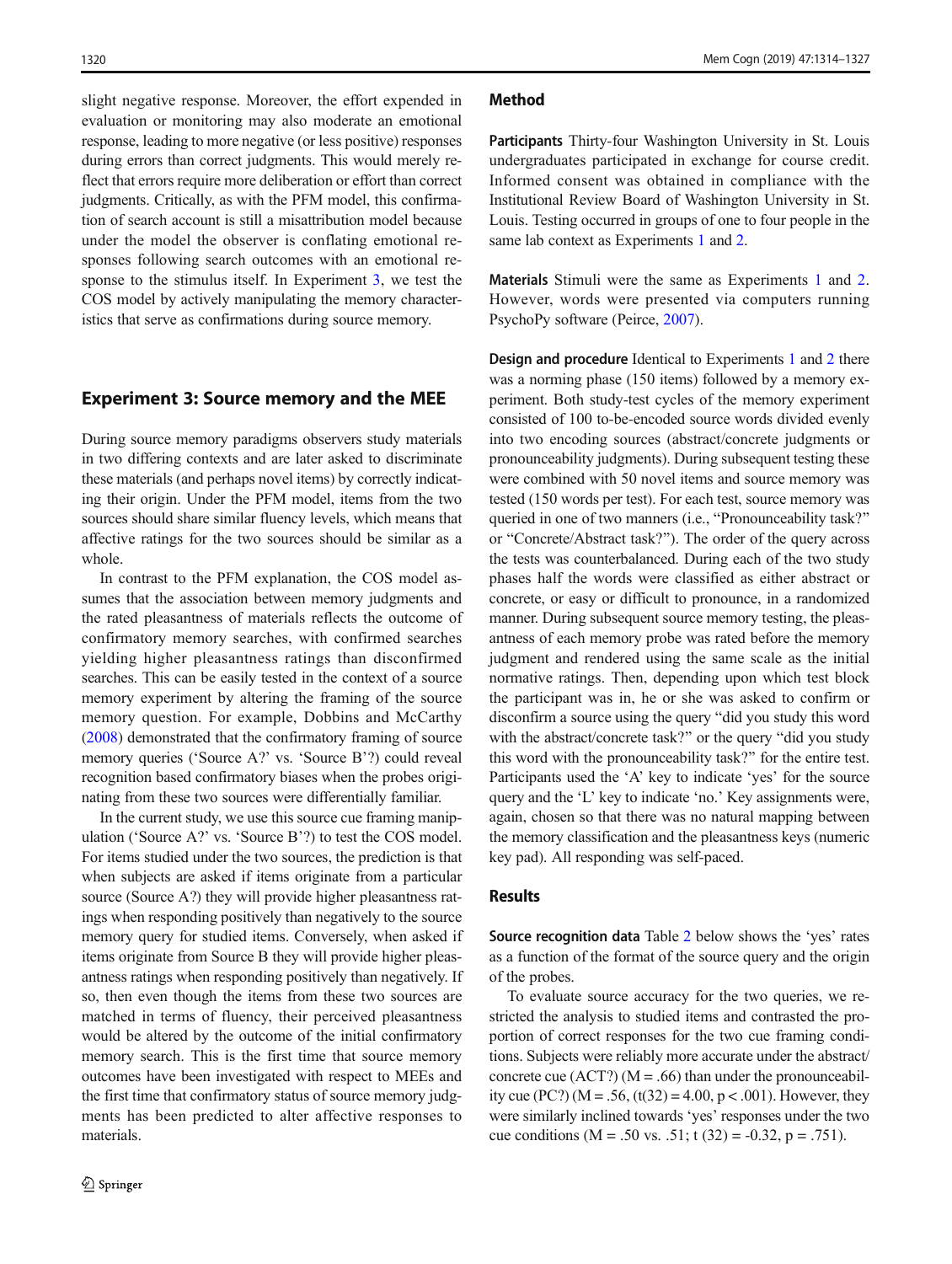<span id="page-7-0"></span>Table 2 Means and standard deviations for 'yes' rates as a function of a  $2$ (Query)  $\times$  [3](#page-6-0)(Source) design in Experiment 3

| Query       | Source       |              |              |              |              |              |  |
|-------------|--------------|--------------|--------------|--------------|--------------|--------------|--|
|             | ACT          |              | <b>NEW</b>   |              | PТ           |              |  |
|             | М            | SD           | M            | SD           | M            | SD           |  |
| ACT?<br>PT? | 0.67<br>0.45 | 0.19<br>0.24 | 0.15<br>0.18 | 0.16<br>0.16 | 0.34<br>0.57 | 0.19<br>0.15 |  |

Note. M and SD represent mean and standard deviation, respectively. ACT abstract/concrete task, PT pronounceability task

Turing to novel probes, these intruded during the source judgments at a similar rate under the two cue framings (Table 2), which was not reliably different via t test  $(t(32) =$  $1.21$ ,  $p = .236$ ).

Source memory outcome and pleasantness rating To simplify the analyses we focus on words from the studied sources, and performed separate analyses for correct versus incorrect judgments. Beginning with correct judgments, Table 3 suggests that correct endorsements of the source queries ('yes') yield higher pleasantness ratings than correct rejections ('no') of the same materials.

Confirming this impression a 2-way repeated measures with factors of Query (ACT? or PT?) and Source (ACT or PT) demonstrated a significant interaction between the factors  $(F(1,32) = 25.21, \eta_p^2 = .44, p < .001)$  with no main effects of Query (F < 1) or Source (F(1,32) = 1.56,  $\eta_p^2 = .05$ , p = .220). Simple pairwise comparisons demonstrated that pleasantness ratings were higher for items from the ACT source when they were correctly endorsed under the ACT? cue  $(M = 3.73)$  than correctly rejected under the PT? cue ( $M = 3.50$ ) t(32) = 2.76, p = .010). Analogously, pleasantness ratings were higher for items from the PT source when they were correctly endorsed under the PT? cue ( $M = 3.71$ ) than correctly rejected under the ACT? cue (M = 3.41) (t(32) = 3.46, p = 0.02). Thus, these findings indicate that during correct responding, confirmations

Table 3 Means and standard deviations for pleasantness ratings as a function of a 2(Query)  $\times$  2(Source) design in Experiment [3](#page-6-0) (correct responses only)

| Query       | Source                      |              |                             |              |  |  |
|-------------|-----------------------------|--------------|-----------------------------|--------------|--|--|
|             | ACT                         |              | PT                          |              |  |  |
|             | M                           | SD           | M                           | SD           |  |  |
| ACT?<br>PT? | $3.73$ (yes)<br>$3.50$ (no) | 0.39<br>0.45 | $3.41$ (no)<br>$3.71$ (yes) | 0.36<br>0.42 |  |  |

Note. M and SD represent mean and standard deviation, respectively. ACT abstract/concrete task, PT pronounceability task

of a source query yield higher pleasantness ratings of the materials than negations.

We next considered incorrect responses for the source materials to see if they demonstrated the same pattern such that confirmations yielded greater pleasantness than negations. Table 4 suggests they did.

Confirming this impression a 2-way repeated-measures analysis with factors of Query (ACT? or PT?) and Source (ACT or PT) demonstrated a significant interaction (F(1,32) = 13.70,  $\eta_p^2$  = .30, p<.001) with no main effects of Query  $(F(1,32) = 1.41, \eta_p^2 = .04, p = .243)$  or Source  $(F(1,32) =$ 1.41,  $\eta_p^2$  = .04, p = .244). Simple pairwise comparisons demonstrated that pleasantness ratings were higher for items from the ACT source when they were incorrectly endorsed under the PC? cue than incorrectly rejected under the ACT? cue  $(t(32) = 3.49, p = .001)$ . Analogously, pleasantness ratings were higher for items from the PT source when they were incorrectly endorsed under the ACT? cue versus incorrectly rejected under the PC? Cue; however, this difference only trended towards significance (t(32) = 1.85, p = .074). Thus, these findings converge with those from the correct judgments in demonstrating that observers rate the pleasantness of the probes higher when they endorse them as coming from the queried source than when they reject them as arising from that source. Moreover, this occurs even when judgments are erroneous.

The next question we consider is whether, aside from the confirmation/disconfirmation effects documented above, there is also an effect of accuracy on the rated pleasantness of the materials. To do this, we again focused on studied items, but this time we collapsed across the queries and sources and simply compared correct source judgments  $(M = 3.60)$  to incorrect source judgments ( $M = 3.56$ ). Although numerically larger, pleasantness ratings accompanying accurate source judgments were not reliably different from those accompanying inaccurate source judgments (t(32) = 1.51, p = .145).

Finally, similar to the recognition data, we again compared the pleasantness ratings accompanying the source memory outcomes against the normative baseline. Figure [3](#page-8-0) shows the four outcomes of interest, namely, source memory hits,

Table 4 Means and standard deviations for pleasantness ratings as a function of a 2(Query)  $\times$  2(Source) design in Experiment [3](#page-6-0) (error responses only)

| Query       | Source                      |              |                             |              |  |  |
|-------------|-----------------------------|--------------|-----------------------------|--------------|--|--|
|             | ACT                         |              | PТ                          |              |  |  |
|             | M                           | SD           | M                           | SD           |  |  |
| ACT?<br>PT? | $3.28$ (no)<br>$3.69$ (yes) | 0.59<br>0.51 | $3.69$ (yes)<br>$3.48$ (no) | 0.55<br>0.46 |  |  |

Note. M and SD represent mean and standard deviation, respectively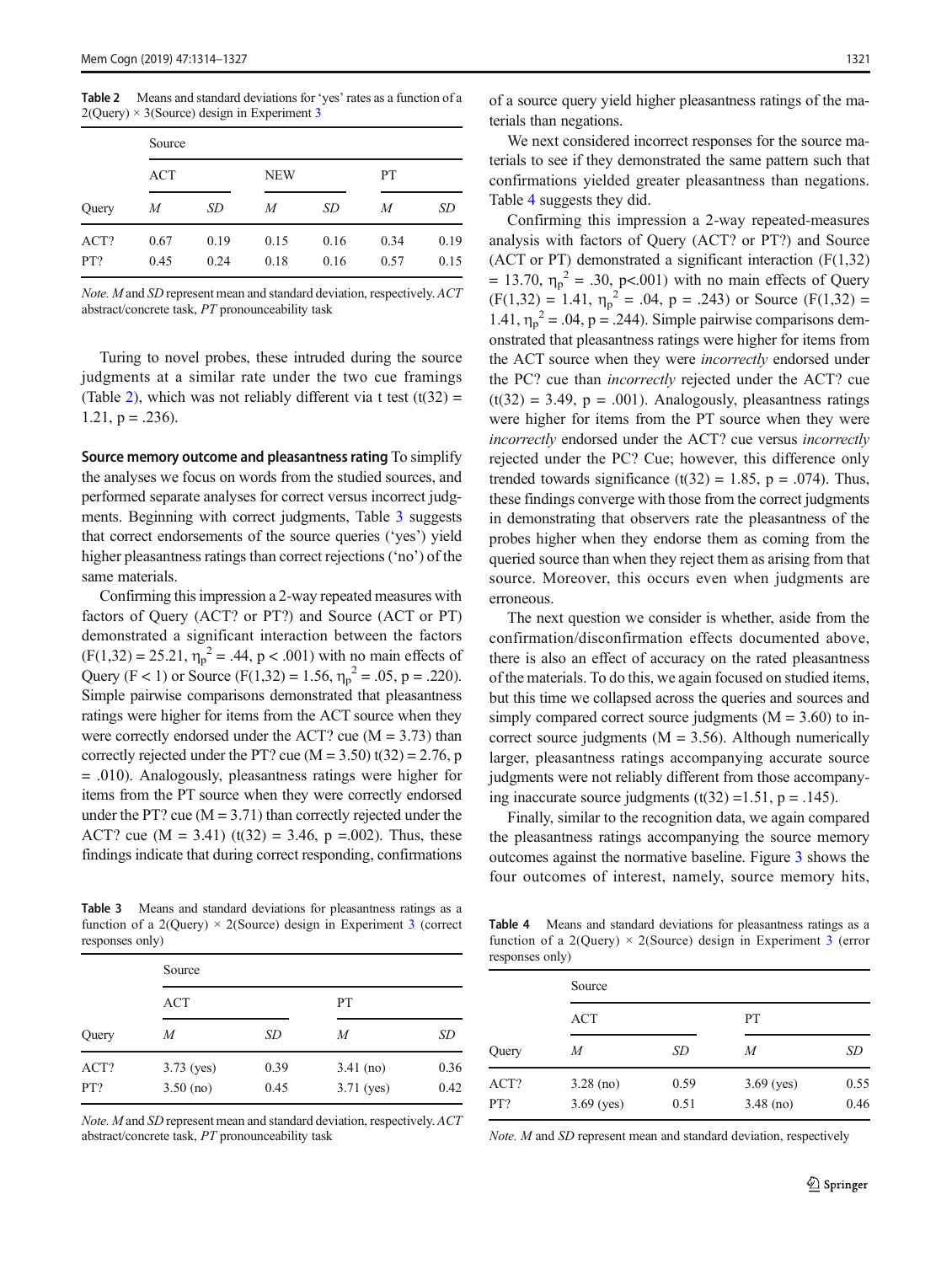<span id="page-8-0"></span>

Fig. 3 Modified boxplot showing the relationship between source memory outcomes and mean pleasantness ratings of the materials. Thick lines indicate means. Box is  $\pm 1$  SEM whereas Box + Whisker is 2 SEMs. The horizontal line reflects the mean pleasantness rating observed during baseline norming of the materials (3.52)

misses, correct rejections, and false alarms to studied materials. In this context a miss is an incorrect "no" report to an item that was from the queried source. In contrast, a false alarm is an incorrect "yes" to an item that was from the inappropriate source given the query. Both source memory hits (M  $= 3.74$ , t(32)  $= 3.43$ ,  $p = .002$ ) and source memory false alarms  $(M = 3.69$ ;  $t(32) = 2.30$ ,  $p = .028$ ) yielded pleasantness ratings higher than baseline. In contrast, source memory misses  $(M =$ 3.38,  $t(32) = -2.11$ ,  $p = .042$ ) but not source memory correct rejections ( $M = 3.47$ ,  $t(32) = -.99$ ,  $p = .328$ ) yielded ratings reliably below baseline.

# **Discussion**

 $\mathcal{L}=\mathcal{L}^{\mathcal{L}}$ 

Experiment [3](#page-6-0) demonstrated that the rated pleasantness of probes was influenced by whether or a not a source query led to a confirmation or a disconfirmation. Patterns similar to those of Experiments [1](#page-1-0) and [2](#page-3-0) emerged even when restricting focus entirely to studied materials that should have similar fluency. Thus, it is hard to see how the fluency-based PFM model of MEEs during recognition would also accommodate this pattern, particularly since the fluency of the studied materials presumably is unrelated to the framing of the source memory questions. The findings are also inconsistent with the explicit recognition account of Newell and Shanks [\(2007\)](#page-13-0) in which MEEs reflect the explicit recognition of the probes. Under this account, there is no reason why correctly responding "no" to items from a particular source (source correct rejection) should yield a negative affective response. Indeed, an explicit recognition account predicts a positive affective response to these items on average, if one assumes that they are rejected because the observer realizes they originated from the wrong source. Instead, the simplest account of the pattern of Experiment [3](#page-6-0) is that source memory confirmations yielded a positive affective response, whereas source memory

negations yielded a negative affective response, consistent with the confirmation of search model.

#### Across-experiment analyses (1–3)

#### Response and accuracy

Before turning to Experiment [4](#page-9-0), we analyze data collapsed across all three experiments to address two questions. First, we consider whether the effect of accuracy on pleasantness ratings is generally reliable. In all experiments, inaccurate memory judgments yielded pleasantness ratings slightly lower than accurate judgments (Figs. [1](#page-2-0), [2](#page-5-0), and 3). When considered isolation this was only statistically reliable in Experiment [2,](#page-3-0) but the numerical consistency across the three experiments suggests there is a likely a modest reduction in rated pleasantness accompanying erroneous memory decisions. Indeed, when the data are combined across the three experiments, an ANOVA with factors of Experiment, Response (confirmation or disconfirmation) and Accuracy yields a reliable main effect of Accuracy (F(1,210) = 14.17,  $\eta_p^2 = .06$ , p < .001), indicating a small but reliable reduction of rated pleasantness for inaccurate compared to accurate responding.

## Item-selection artifacts

The second question we consider is the relationship of each of the four possible memory outcomes (hit, false alarm, correct rejection or miss) to the normative baseline. In the analyses within each experiment, we contrasted each outcome to the grand mean of the normative pleasantness ratings of 3.52. This is warranted and powerful as long as there is no interaction between normative item pleasantness and actual memorability. For example, if more pleasant items were better encoded, then subsequent hits would be rated as more pleasant than subsequent misses but this would not necessarily mean that the memory decision itself was directly affecting the pleasantness rating. Alternatively, items garnering false alarms might have had generally higher pre-experimental fluency (hence driving the false alarm behavior) and thus, under fluency accounts, would be expected to yield high pleasantness ratings. More generally then, any systematic relationship between baseline item fluency and outcomes, or between baseline item pleasantness and encoding, might lead to an item selection artifact such that differences in the outcome bins do not directly reflect decision processes altering affect. Instead, these differences would reflect that items with differing levels of pre-experimental pleasantness or familiarity are ending up in different memory outcome bins.

To address this, it is necessary to control for item selection when considering potential effects of memorial decisions on rated pleasantness, which cannot be done by using the overall baseline pleasantness as a comparison value. For instance, if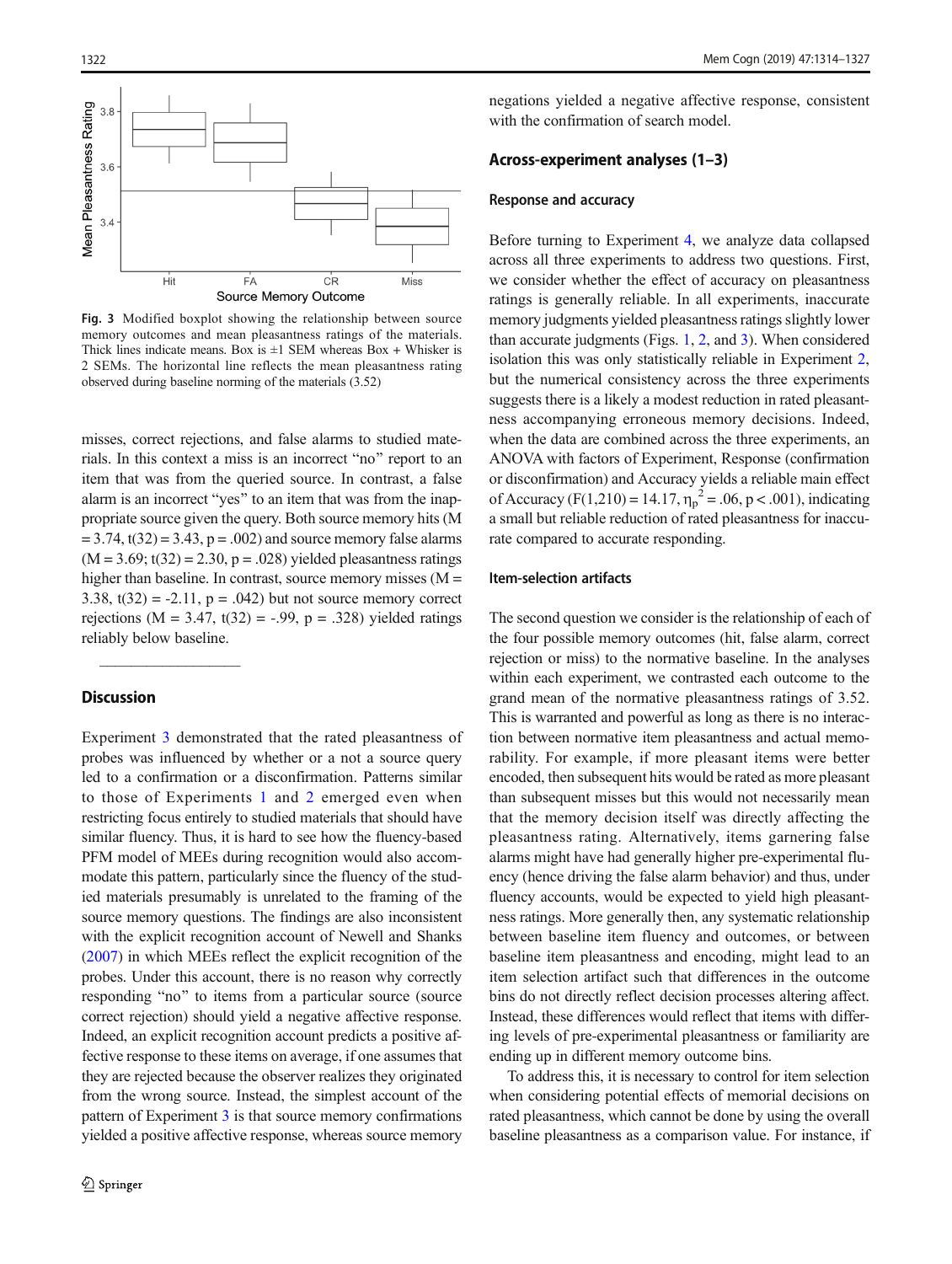<span id="page-9-0"></span>during recognition a subject missed "pickle," "napkin," and "freedom," the question is whether his or her rated pleasantness for these particular materials differs from (i.e., is lower than) the normative ratings for "pickle," "napkin," and "freedom," specifically. If so, then it is clear that the memory decision outcome is altering the ratings for these items, as opposed to their having been missed due to lower preexperimental pleasantness or familiarity.

For each memory outcome (hits, false alarms, correct rejections, and misses) we conducted a two-way mixed ANOVA with a between groups factor of Experiment and repeated measures factor of Rating (subject's mean rating vs. the normative mean *for those specific items*). In none of the four analyses did Experiment yield a significant main effect or interact with Rating. For hits there was a reliable main effect of rating (F(1,210) = 18.08,  $\eta_p^2 = .08$ , p < .001) demonstrating they increased rated pleasantness relative to baseline. For false alarms the ratings were numerically higher than baseline, but not reliably so  $(F(1,210)=2.76, \eta_p^2=.01, p=.10)$ . For correct rejections the ratings were reliably below baseline  $(F(1,210) =$ 9.40,  $\eta_p^2 = 0.04$ ,  $p = 0.002$ ), which also occurred for misses  $(F(1,210) = 16.52, \eta_p^2 = .07, p < .001)$ . These findings converge with those of the prior analyses, and rule out an item selection interpretation. Correct confirmatory memory reports increase rated pleasantness, whereas both correct and incorrect disconfirmatory reports actually decrease rated pleasantness. False alarms did not reliably increase rated pleasantness but this likely reflects the fact that they are infrequent (increasing variability) and that errors yield lower pleasantness ratings than correct responding (pushing pleasantness towards baseline).

# Experiment 4: Paired associate cued-recall and the MEE

Paired-associate learning tasks involve encoding of A-B pairs and subsequent cued recall of one of the paired items when only one associate is re-presented (the A cue). We tested the confirmation of search hypothesis by having subjects rate the pleasantness of A-cues prior to each cued-recall trial. Crucially, since all of the A-cues are pre-exposed in the same manner during study, any differences in rated pleasantness across successful and unsuccessful recall are unambiguously the result of the recall outcome. The predictions of the COS model are thus straightforward in that observers should demonstrate increased pleasantness rating of the A-cue when retrieval of B-associate occurs and decreased pleasantness ratings when recall does not occur (relative to a normative baseline). To further ensure that recall outcome, as opposed to preexperimental characteristics of the cues, was the driving factor we used meaningless cues (see below). This is the first investigation of the effects of cued-recall outcomes on the MEE and

the first to propose that retrieval of B-associates affects the rated pleasantness of A-cues.

## Method

Participants Thirty-two Washington University in St. Louis undergraduates participated in exchange for course credit. Informed consent was obtained in compliance with the Institutional Review Board of Washington University in St. Louis. Testing occurred in groups of one to four people in the same lab context as all previous Experiments.

Materials Word pairs were constructed form a set of 120 Lithuanian (e.g., batas) and 120 English nouns (e.g., tomato), A-B pairs. Word pairs were randomized so as not to be direct translations. Stimuli were presented using PsychoPy software (Peirce, [2007\)](#page-13-0).

**Design and procedure** Similar to Experiments  $1-3$  $1-3$ , a norming phase preceded the memory experiment during which participants rated 60 words not used in his or her session. These ratings were for the Lithuanian cue materials. Following this, two study-test cycles of the memory experiment consisted of 35 to be encoded Lithuanian-English (A-B) word-pairs.

The study phase used the *keyword method* (Atkinson & Raugh, [1975\)](#page-12-0) to facilitate A-B encoding. Each Lithuanian-English pair (batas-tomato) was presented serially on screen for 15 seconds, and participants were instructed to find a "keyword" in the Lithuanian word familiar in English ("bat" in "batas") and use imagery to combine the English "keyword" with the English associate (tomato) in bizarre interactions. Explicit examples were given (e.g., someone beating a tomato with a bat). These procedures yield decent recall with moderate levels of study (McDaniel & Pressley, [1989](#page-13-0)).

For each test phase 35 previously studied A-cues (batas) were presented serially on screen and in random order. Participants rated the pleasantness of each A-cue, before attempting cued recall. Following the pleasantness rating, the cue stayed on screen and the B associate was typed in via keyboard (batas - \_\_\_\_\_\_\_). Pressing the "enter" key allowed subjects to confirm their typed response and continue to the next trial. If the subject could not recall the associate, they pressed "enter" to proceed to the next trial. All responding was self-paced.

## Results

Recall performance Subjects correctly recalled approximately half of the targets ( $M = .49$ ,  $SD = .23$ ). For unsuccessful trials, omissions ("Opt Out" trials) were more numerous ( $M = 27.47$ ,  $SD = 12.26$ ) than intrusions ( $M = 8.09$ ,  $SD = 9.00$ ).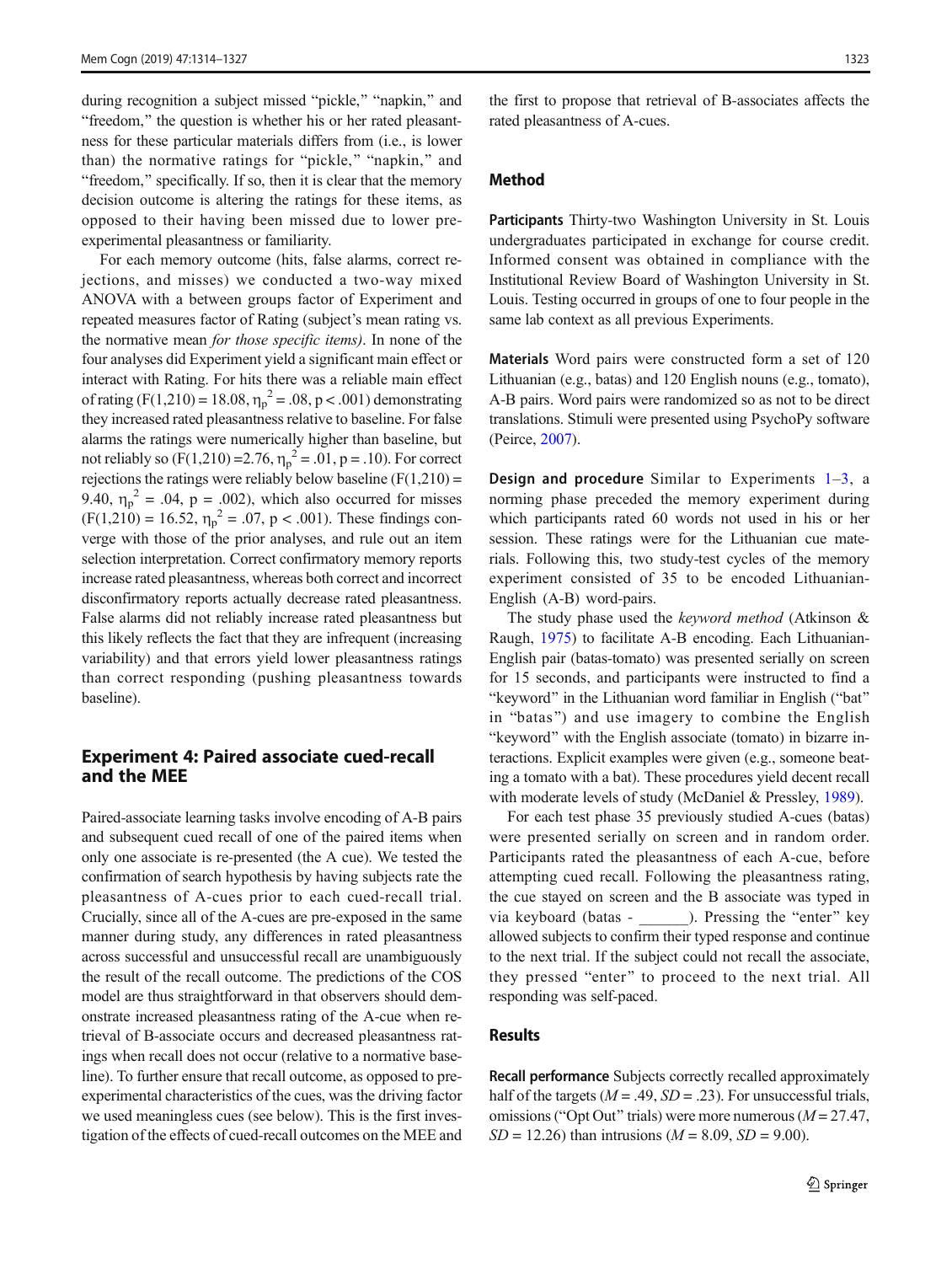<span id="page-10-0"></span>Cued-recall outcome and pleasantness rating A one-way ANOVA on mean pleasantness ratings indicated significant differences across the cued recall outcomes (Successful recall, Intrusion, and Opt-Out) (F (2, 62) = 16.60,  $\eta_p^2 = .35$ ,  $p < .001$ ) (Fig. 4).

As with recognition and source memory, we tested the pleasantness ratings accompanying each cued-recall outcome against the mean normative pleasantness rating (3.59) to determine if confirmations or disconfirmations altered rated pleasantness relative to the mean normative value. While pleasantness ratings prior to intrusions failed to differ from baseline (M = 3.64, t(31) = .370, p = .714), those preceding successful cued-recall were greater than baseline  $(M = 3.91,$  $t(31) = 3.68$ ,  $p < .001$ ) and those preceding "Opt Out" trials  $(M = 3.31, t(31) = -3.05, p = .005)$  were lower than baseline.

#### Item analysis

Finally, as with the combined data sets above, we also contrasted subjects' rated pleasantness matched at the item level. For example, if a subject rated 12 items before committing intrusions during the subsequent cued recall judgment, his or her mean rated pleasantness for those 12 items was compared against the mean of the normative vales for the same 12 items. Paired t-tests replicated the item analyses above. Pleasantness ratings prior to intrusions failed to differ from the matched item norm  $(t(31) = .03, p = .972)$ , those preceding successful recall were greater than the matched item norm  $(t(31) = 2.65, p = .013)$ , whereas those preceding "Opt Out" trials (t(31) = -2.72,  $p = .011$ ) were lower than the matched item norm.

## **Discussion**

Mean Pleasantness Rating

 $3.9$ 

 $3.6$ 

 $3.3$ 

Successful Recall

Experiment [4](#page-9-0) showed that pleasantness ratings of cues were higher than normative when preceding successful cued recall

\_\_\_\_\_\_\_\_\_\_\_\_\_\_\_

Intrusion **Cued-Recall Outcome**  "Opt Out"



(i.e., search confirmations), and lower when preceding "opt" out" trials (i.e., search failures). They were intermediate and not reliably different from normative when intrusions followed. This likely reflects the fact that while responses are produced during intrusions, potentially elevating pleasantness, the trials are also presumably difficult given that the responses are incorrect. As shown earlier, errors are associated with declines in pleasantness ratings and so this may have offset any increase in ratings. Regardless, neither the PFM nor explicit recognition accounts make clear cued-recall predictions for the correct and opt-out conditions. In the case of the explicit recognition account, one might suggest that the successful retrieval of the associate should elevate rated pleasantness. However, to date, that account has assumed that it is item recognition of the evaluated probe that causes the increase (Newell & Shanks, [2007,](#page-13-0) p. 117). If so, then there is no reason to necessarily expect an increase during associative retrieval since the retrieved information is of another item that is not the focus of the pleasantness rating. Nonetheless, if a framework were developed to broaden the direct retrieval account to associative retrieval, it still would not explain the devaluation occurring on "Opt-Out" trials. Thus, the simplest account is that cued-recall confirmations yielded a positive affective response, whereas cued-recall failures ("Opt-Out" trials) yielded a negative affective response.

# General discussion

We sought to better understand why the rated pleasantness of memory probes covaries with memory status and judgments. Under the PFM model, this is assumed to reflect subject attributions about probe fluency. This model encountered several difficulties. For example, it failed to predict that misses during recognition would be rated as the least pleasant of all outcomes; indeed, the model would seem to suggest that misses should yield positive affective responses because they are processed fluently yet believed to be new. Additionally, hits yielded increases in pleasantness ratings despite observers correctly realizing that they had been encountered, which under the PFM model should have led to fluency to being actively discounted when rating pleasantness. Thus, hits should be rated near baseline levels for pleasantness. Finally, the PFM model does not predict differences for studied probes during source memory paradigms as a function of source memory conclusions and cue frames, and it also fails to anticipate the cued recall findings.

Though the explicit recognition account, whereby MEEs result from the recovery of explicit memory information about the probe, fares better, it only accounts for approximately half of the findings; namely, increases in rated pleasantness for memory probes that are recognized (Experiments [1](#page-1-0) and [2](#page-3-0)) or yield accurate source memories (Experiment [3](#page-6-0)). In the case of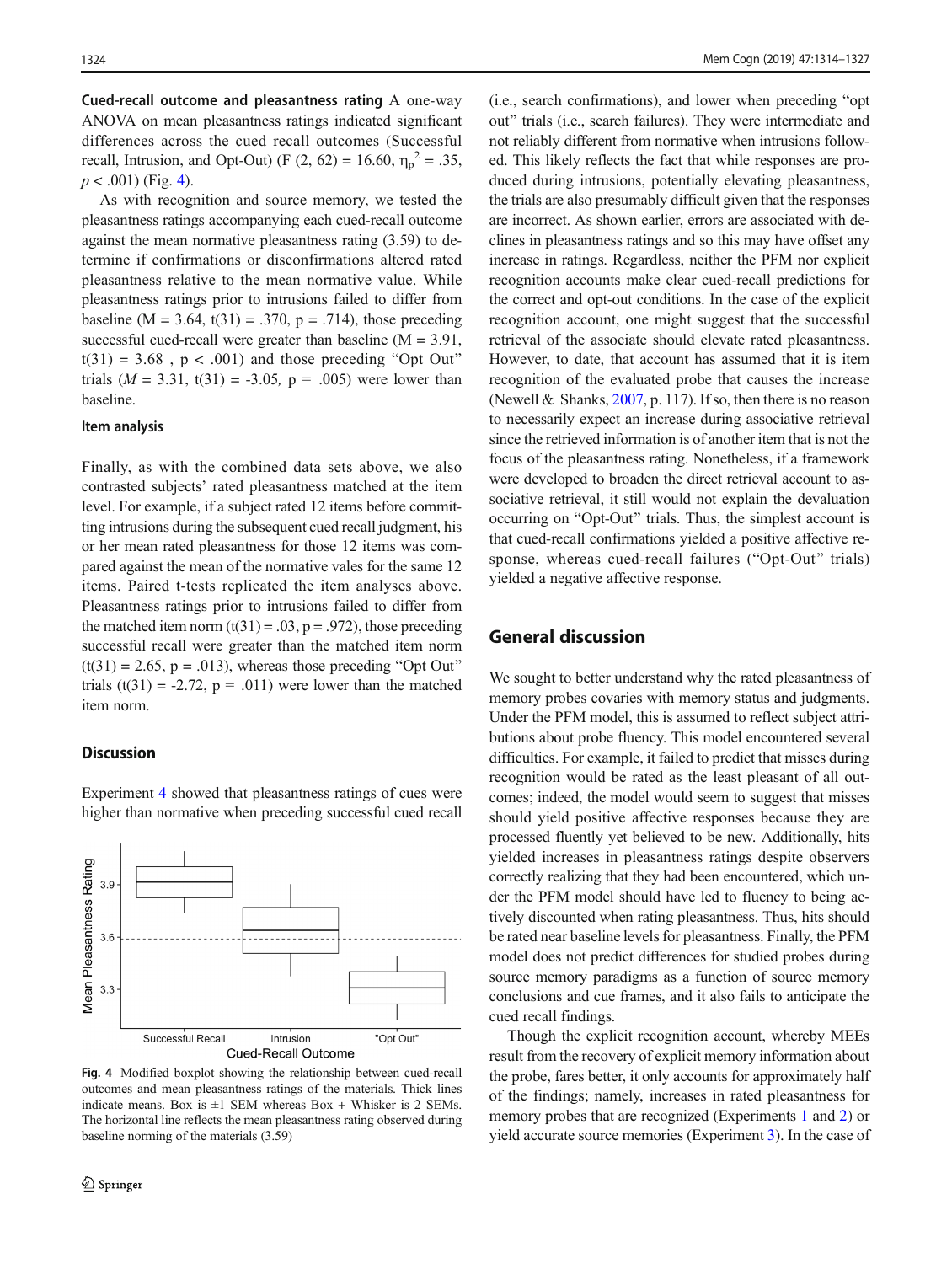accurate cued-recall in Experiment [4](#page-9-0), it is unclear whether the explicit recognition account applies because it focuses on recognition of the probe as the basis of increased perceived pleasantness. If this increase results from item memory strength, then it is not clear that successful retrieval of a paired associate should increase rated pleasantness of the cue because associative retrieval of the target doesn't necessarily increase the recognition strength of the cue itself. Indeed, in Experiment [4,](#page-9-0) the subjects knew all of the Lithuanian probes were studied materials and so item recognition of the cues is potentially moot. Nonetheless, all four experiments also showed clear devaluation of rated probes that yielded negative memory decisions, including correct rejections and misses during recognition, source memory misses, and failed cued-recall attempts. These findings are not anticipated by an explicit recognition account. While one could employ two theoretical mechanisms to explain the positive versus negative judgment effects of affective responding, this would not be parsimonious, if a single account suffices.

In contrast, the confirmation of search (COS) model correctly predicted how positive and negative memory judgments in Experiments [3](#page-6-0) and [4](#page-9-0) would affect pleasantness ratings and is also consistent with the recognition findings of Experiments [1](#page-1-0) and [2](#page-3-0) (Figs. [1](#page-2-0) through [4\)](#page-10-0). It also helps to explain findings in which memory confirmations and the accuracy of those outcomes facilitated positive affect (e.g., see Wang & Chang, [2004,](#page-13-0) for investigation of affective ratings in concert with remember/know judgments). Moreover, it is considerably simpler than the PFM model because it does not assume that subjects strategically regulate the attribution of fluency during each separate probe encounter; a strategy that would require considerable cognitive theorizing on the part the participants who are otherwise engaged in a fairly demanding memory task. Instead, the COS model simply assumes that confirmations of memory search evoke increased positive affect whereas disconfirmations yield negative affect and it is this affective response that is unwittingly ascribed to the probe during concomitant pleasantness ratings. There is no assumption that subjects actively try to regulate or direct this process during the affective judgments and, indeed, they are presumably unaware of the link between their memory conclusions and rated pleasantness.

Interestingly, if the COS model is correct, then appeals to 'mere exposure' in explaining the patterns of pleasantness ratings in the context of explicit memory demands should be reconsidered, since it is clear the mere exposure of the items does not explain the current patterns. More specifically, neither the dissociation of rated pleasantness by source confirmation/disconfirmation, cued-recall outcomes, nor the boost in rated pleasantness observed for false alarms, can be better understood by appeals to mere exposure. Although the COS model explains the effects of memory search outcomes on affective responses, it is not meant to replace or challenge prior findings that clearly show increased fluency can alter memorial decisions (Jacoby & Whitehouse, [1989](#page-13-0)), more positive ratings follow subliminal presentations than supraliminal (e.g., Bornstein & D'Agostino, [1992](#page-12-0)) or that exposed stimuli accompany more positive ratings than novel (e.g., Zajonc, [1968\)](#page-13-0). Instead, the current findings and model specifically address how the outcomes of memory decisions affect rated pleasantness of memory probes, relying on the widespread tendency of observers to favor confirmations over disconfirmations both generally, and more specifically, in the context of explicit memory search.

There are several reasons why one might assume that the outcome of memory searches would have affective consequences, particularly if one takes the idea of 'search'somewhat literally. In an actual physical search for an object (e.g., searching for one's keys), confirmation signals termination of search (and acquisition of the desired object) whereas disconfirmation signals the need to formulate another candidate location and explore that location. Thus, disconfirmations in actual search are usually linked to the need for additional effort and the delay of a desired outcome. Similarly, in memory search outside of the laboratory, the disconfirmation of a candidate memory source (Did I meet person X before at event Y?) means that an additional candidate sources must be formulated and assessed and that a firm attribution of the person's identity remains elusive. From this perspective, it seems reasonable to anticipate a positive emotional response to confirmations versus a negative response to disconfirmations of memory search attempts. However, the fact that this might occur during simple laboratory recognition and source memory tasks is somewhat surprising since these often entail mutually exclusive origins for the materials. That is, if an item is judged as not old during recognition then the necessary conclusion must be that it is new. In the case of the current source memory paradigm, if an item is not from the queried source then the necessary response is "no." In both cases, a disconfirmation of putative search does not necessarily entail the need to initiate a new search operation and expend additional effort. Thus, the negative affective response that results from disconfirmations must be assumed to operate fairly reflexively, perhaps reflecting the fact that outside of the lab, memory search disconfirmations are almost always accompanied by continued uncertainty determining the status of an encountered person or object (see also Lee, [2001\)](#page-13-0).

Although the COS framework well explains the current patterns of pleasantness ratings, it does not explain why an affective response to a search outcome "bleeds into" the affective rating of the materials. However, prior work in social psychology has well documented the tendency of affective reactions to bleed into stimulus judgments; particularly, when those judgments in isolation would be somewhat ambiguous. The affect misattribution procedure (AMP) (for review, see Payne & Lundberg, [2014](#page-13-0)) is one useful example. In this paradigm, ambiguous stimuli (e.g., Chinese characters) are interleaved with photos having clear valence (e.g., puppies, snakes, etc.)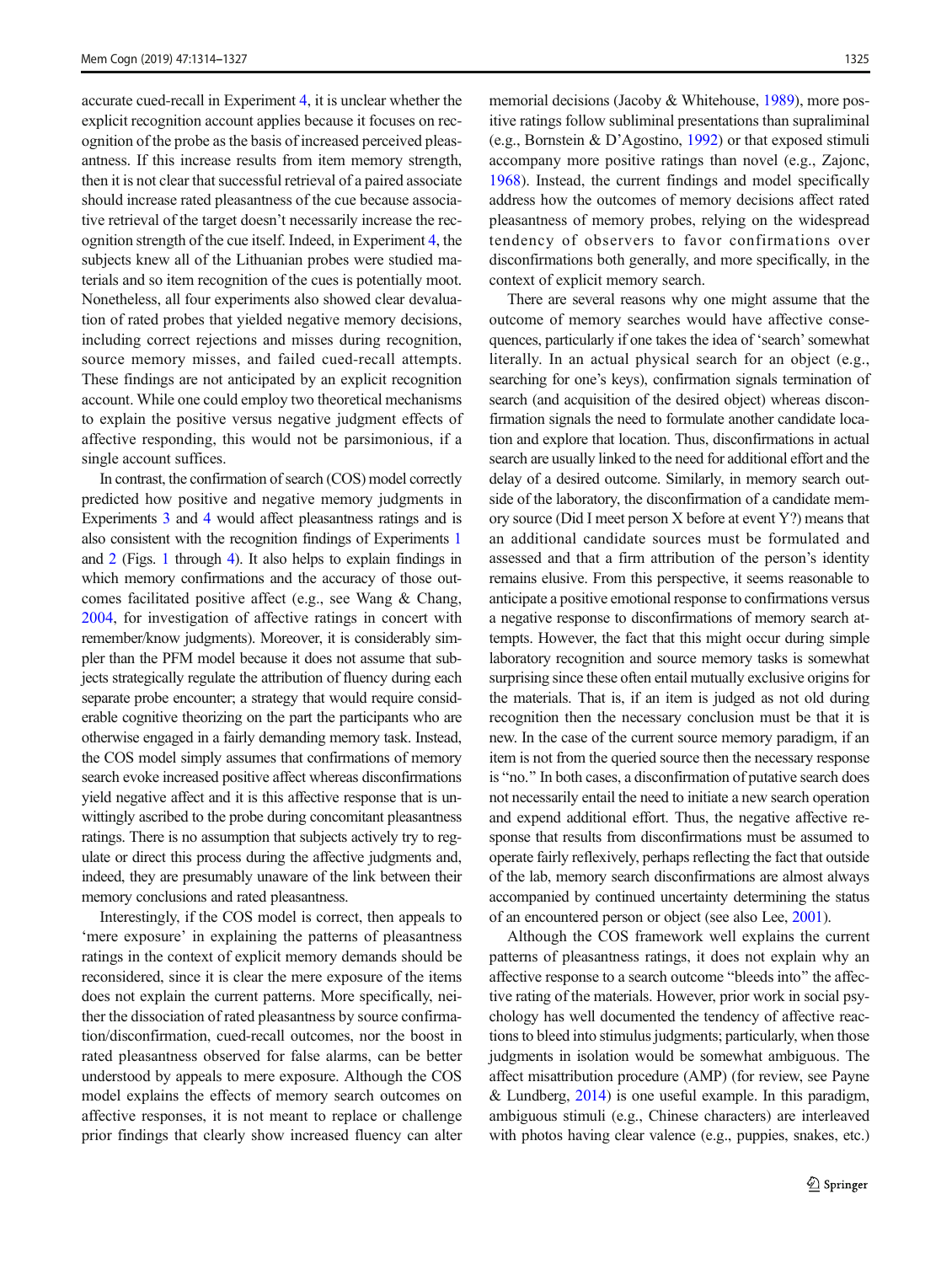<span id="page-12-0"></span>and observers are asked to rate the pleasantness of the ambiguous stimuli. Even when forewarned that the interleaved photographs may influence their responding, the valence of the photographs nonetheless affects the ratings of the characters and considerable research suggests that this influence is unconscious (Winkielman, Zajonc, & Schwarz, [1997\)](#page-13-0).

Given the effect of confirmation emerged across three distinct episodic memory tasks, it may affect a host of judgment domains linking subtle affective responses to the act of confirmatory classification attempts (e.g., basic semantic classification tests). Thus, investigating the present breadth of this effect in other decision contexts may prove fruitful. Moreover, an exploratory analysis on the current data suggests that the magnitude of the emotional response to positive versus negative memory search outcomes may be an important individual difference. To investigate this, we z-scored each subject's pleasantness ratings in each of the four experiments and then correlated correct positive search outcomes with negative search outcomes. In Experiments [1](#page-1-0) and [2](#page-3-0), there were reliable negative correlations between pleasantness ratings in the context of hits versus correct rejections ( $r = -0.79$ ,  $p < 0.01$ ; r  $= -0.86$ ,  $p < 0.001$ , respectively). Thus, the subjects reporting more positive pleasantness ratings during confirmations also report more negative pleasantness ratings during disconfirmations. Likewise, in Experiment [3](#page-6-0), there was a negative correlation between rated pleasantness during source memory hits versus source memory correct rejections of studied materials  $(r = -.41, p = .019)$  $(r = -.41, p = .019)$  $(r = -.41, p = .019)$ . Finally, in Experiment 4 there was a trend towards a reliable negative correlation for rated pleasantness in the context of successful cued-recall versus opt-out trials  $(r = -.32, p = .072)$ . Overall, this suggests that emotional or motivational dispositions may mediate these decision-linked affective responses and supports the COS approach of interpreting both positive and negative effects within a common framework.

Future investigation of the COS model considering questions in consumer psychology may also be informative. Unlike the predictions of the PFM model, which prohibit exposure effects from occurring when accompanied by explicit memory, the COS hypothesis fits well with conceptions of brand knowledge and brand awareness in consumer research and brand management (see Esch, Langner, Schmitt, & Geus, [2006;](#page-13-0) Percy & Rossiter, [1992\)](#page-13-0). For example, in the domain of consumer behavior one might test if confirming products as originating from certain advertising sources (e.g., Brand X's advertisement) bears greater influence on consumers' affective preferences than exposure to the product *per se*.

## Conclusion

The current findings indicate that classic notions of the MEE are likely inappropriate in the context of explicit memory decisionmaking and demonstrate multiple new affective phenomena during various types of memory judgment. In these situations, it is likely not the fluency of the materials that is altering affective responses but whether the memory conclusions confirm or disconfirm the initial search and the degree to which the memory judgment is arrived at easily. Critically, this confirmation of search model does not apply to situations in which explicit memory decisions are not being rendered; in such cases the fluency of the materials may play a dominant role, as suggested by models such as the PFM. Given this, we suggest maintaining a clear methodological distinction between decisional versus non-decisional influences on affective ratings. During the latter, such as in the classic MEE studies (originally envisaged by Zajonc, [1968\)](#page-13-0), stimuli are exposed and then subsequently affectively rated without any additional explicit decisions accompanying the ratings. In this case, fluency misattribution may be a dominant moderator of affective ratings. In contrast, the current data demonstrate that when observers are rendering memory judgments, concurrent affective ratings are heavily moderated by the outcome of these judgments. Moreover, because the data suggest a confirmatory/disconfirmatory mechanism is at play, there are potentially a host of judgments about the stimuli, outside of explicit memory, that may flavor the affective response. Under these situations, "mere exposure" and fluency constructs are not informative.

# References

- Anand, P., Holbrook, M. B., & Stephens, D. (1988). The formation of affective judgments: The cognitive-affective model versus the independence hypothesis. Journal of Consumer Research, 386-391.
- Atkinson, R. C., & Raugh, M. R. (1975). An application of the mnemonic keyword method to the acquisition of a Russian vocabulary. Journal of experimental psychology: Human learning and memory, 1(2), 126-159.
- Berry, C. J., Shanks, D. R., & Henson, R. N. (2006). On the status of unconscious memory: Merikle and Reingold (1991) revisited. Journal of Experimental Psychology: Learning, Memory, and Cognition, 32(4), 925-934.
- Bornstein, R. F. (1989). Exposure and affect: Overview and meta-analysis of research, 1968–1987. Psychological bulletin, 106(2), 265-289.
- Bornstein, R. F., & D'Agostino, P. R. (1992). Stimulus recognition and the mere exposure effect. Journal of personality and social psychology, 63(4), 545-552.
- Bornstein, R. F., & D'Agostino, P. R. (1994). The attribution and discounting of perceptual fluency: Preliminary tests of a perceptual fluency/attributional model of the mere exposure effect. Social Cognition, 12(2), 103-128.
- Brooks, J. O., & Watkins, M. J. (1989). Recognition memory and the mere exposure effect. Journal of Experimental Psychology: Learning, Memory, and Cognition, 15(5), 968-976.
- Curran, T., DeBuse, C., & Leynes, P. A. (2007). Conflict and criterion setting in recognition memory. Journal of Experimental Psychology: Learning, Memory, and Cognition, 33(1), 2-17.
- de Zilva, D., Vu, L., Newell, B. R., & Pearson, J. (2013). Exposure is not enough: Suppressing stimuli from awareness can abolish the mere exposure effect. PloS one, 8(10), e77726.